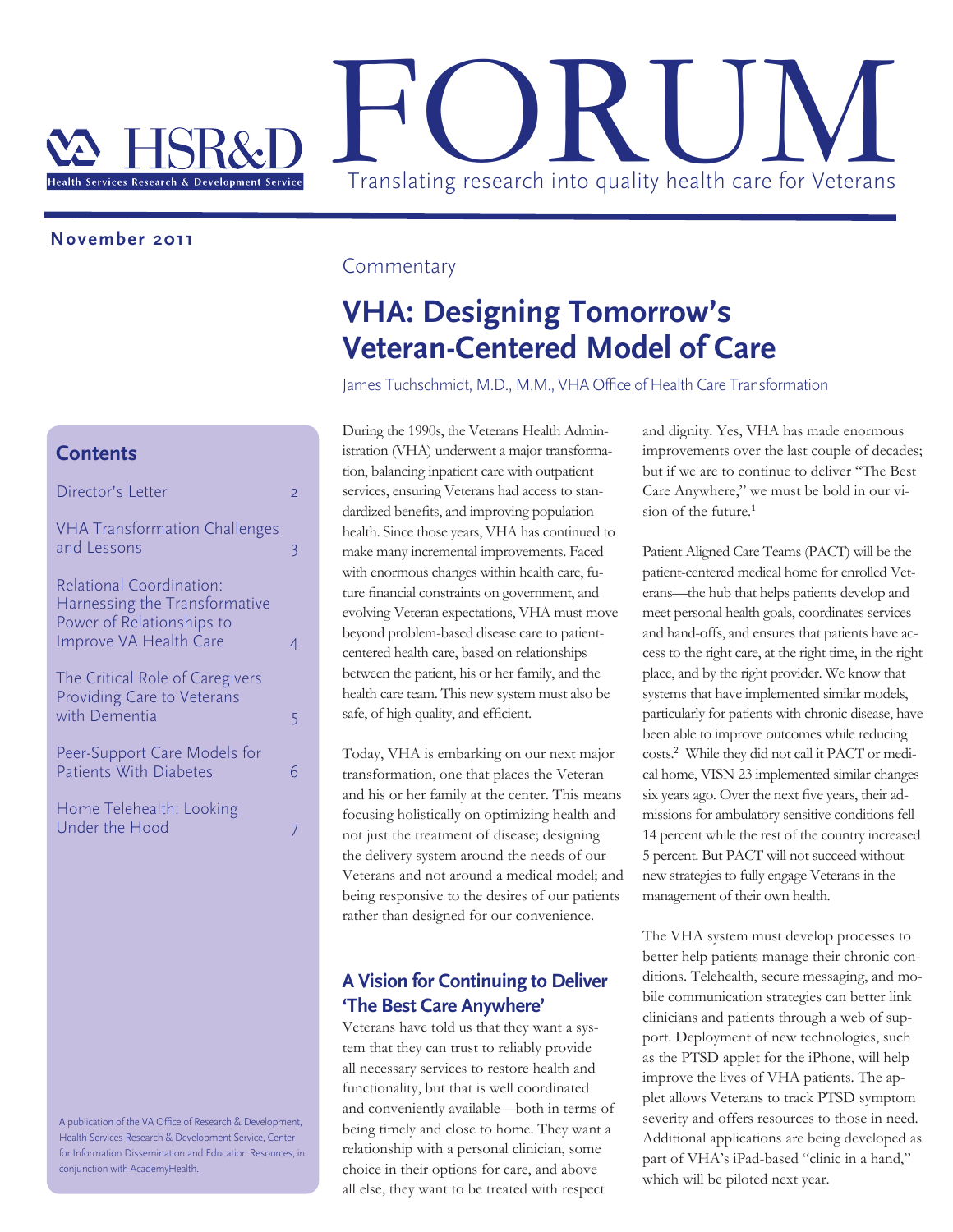

## **Directors Letter: The Impact of Health Care Reform on VA Research**

The VA health care system has many advantages for Veterans—quality care that equals or exceeds care in the civilian environment; a broad range of health care services; expertise in managing the health consequences of war; and an electronic health care record that improves access and continuity of care—

all provided at low cost to Veteran patients.

However, the cost advantages to Veterans of obtaining health care from the VA may change in the next few years with the full implementation of the Patient Protection and Affordable Care Act of 2010 (i.e., health care reform). Increasing numbers of Veterans may seek care outside the VA health care system, and VA enrollment may decline.

To continue to thrive in an increasingly competitive health care environment, the VA will need to emphasize quality health care and service even further. VA investigators will have an important role in helping to ensure the VA's success. As investigators develop their individual research projects, it is imperative that system impact be considered. It is no longer sufficient to think only of the issues addressed in individual research projects. Rather, investigators must design their projects with a vision as to what additional research efforts may be required to improve the VA health care system. Innovative and inspired ideas will be needed.

The Veterans Health Administration (VHA) has an appropriately proud history of care. Health services research will remain an important component of continuing success.

Seth Eisen, M.D., M.Sc. Director, HSR&D

### **From Medical Home to a Patient-Centered Community**

To ensure seamlessness, VHA must design the rest of the health care neighborhood around that medical home. Specialty services must be available in real-time, and be designed to better serve the needs of patients and primary care clinicians. Several innovative ways of providing better subspecialty support for patients and primary care teams are currently being piloted. The first, Specialty Care Access Networks (SCAN), modeled after the University of New Mexico's ECHO project, provides virtual specialty consultation for non-urgent issues, which improves access and enhances the ability of primary care teams to manage complex conditions, especially for those patients living in

rural areas. Second, *eConsult* pilots provide specialty help to primary care clinicians without requiring a patient visit. These pilots are modeled after innovative work done by the Mayo Clinic, which estimated that 30 percent of their consults could be done with a virtual visit. Finally, specialists are providing justin-time support to primary care clinicians through phone consults.

VHA must also design care around the specific needs of patients instead of organ systems. Bohmer and Lawrence suggested we should be designing "clinical production" around the unique needs of patient cohorts in ways that improve integration, predictability, and reliability.<sup>3</sup> Oncology services are often arranged this way. We know that most patients with cancer need

certain services over the course of their illness. Interdisciplinary teams have clinic together and coordinate services through a common treatment plan. Why not build similar care models for other unique patient populations?

Duke University cardiologists have developed such a program for patients with advanced congestive heart failure.<sup>4</sup> Highly integrated with primary care, these multidisciplinary teams have improved clinical outcomes and reduced costs by more than \$8,000 per patient-year. They have successfully incorporated registries, protocols, and telehealth into their model.

I can see a very different VA health care system 10 years from now, one that is truly designed around the Veteran. Places that excel at patient-centered care, such as Griffin Hospital in Connecticut, engage patients in ways that we find hard to imagine. In the ICU at Griffin, there are no visiting hours. Even the family dog is welcome. Families stay overnight in a "hotel room" immediately adjacent the patient's ICU bed. Common family rooms and kitchenettes bring families together to support one another. They are invited to be present during invasive procedures and even at codes. The hospital's approach reflects a fundamental belief about the primacy of the patient. For the past 10 years, Griffin Hospital has been on Fortune Magazine's list of *Top 100 Employers of Choice*. Although many may wonder if VHA can make this journey, or even if we should, I am confident that in the future we will fulfill Lincoln's promise to America's Veterans in powerful new ways.

- 1. Longman, P. 2007. *Best Care Anywhere: Why VA Healthcare is Better Than Yours*. Sausalito: Polipoint Press.
- 2. Grumbach, K. et al. *The Outcomes of Implementing Patient Centered Medical Home Interventions: A Review of the Evidence on Quality, Access, and Costs from Recent Prospective Evaluation Studies,* UCSF Center For Excellence in Primary Care, August 2009.
- 3. Bohmer, R.M.J. and D.M. Lawrence, "Care Platforms: A Basic Building Block for Care Delivery," *Health Affairs* 2008; 27(5):1336-40.
- 4. Whellan D.J. et al. "The Benefits of Implementing a Heart Failure Disease Management Program," *Archives of Internal Medicine* 2001; 61:2223-8.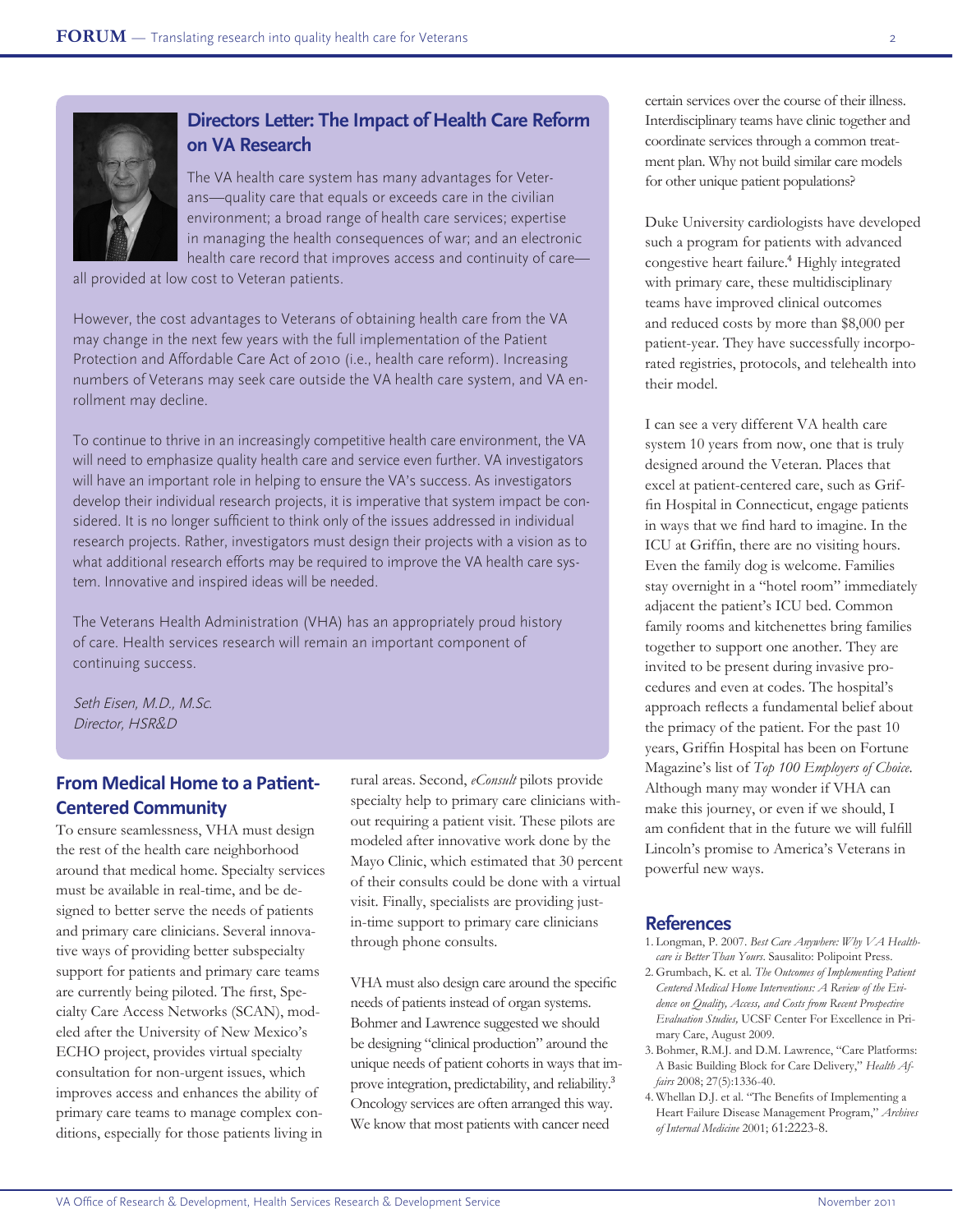#### Response to Commentary

# **VHA Transformation Challenges and Lessons**

Lisa V. Rubenstein, M.D., M.S.P.H., F.A.C.P., VA HSRD Center of Excellence for the Study of Healthcare Provider Behavior, VA Greater Los Angeles and UCLA

As Dr. Tuchschmidt affirmed, VHA is undertaking a major transformation aimed at creating a comprehensive array of interlinked, technologically advanced services centered on Veteran needs and preferences, with VHA's infrastructure of primary care practices serving as the hub. Termed Patient Aligned Care Teams (PACT) and initiated in early 2010, this reorganization envisions both a higher quality of primary care and integration of specialized care into the primary care setting. To accomplish these goals, PACT aims to push VHA's already advanced technologies and staff training capabilities to new levels.

The magnitude of the PACT reorganization is staggering. Unlike non-VHA examples of primary care redesign, PACT engages an entire highly developed national system, with participants located in hundreds of local primary care practices, in over a hundred different medical systems, and in more than twenty administrative regions. PACT changes are occurring in sites that are reluctant or enthusiastic, urban or rural, academic or non-academic. These diverse participants must build PACT into established and sometimes rigid clinical, information system, financial, and human resource functions. In this context, VHA's highly developed technological and human infrastructure is both a resource and a barrier to change.

## **The Power of Disruptive Innovation**

Changes of the magnitude being undertaken in VHA PACT have been termed disruptive innovations by Clayton Christensen and other organizational theorists.<sup>1</sup> Provision of self-serve gasoline or ATM technology, for example, increased customer access, decreased costs, and drove major reorganization of the respective industries. Disruptions such as these occur when gaps between needs or

preferences and offered services or products are too large to allow linear change. In health care, successful disruptive innovation would reduce costs, increase access, and place a greater share of health care tools and technology in the hands of patients. In accomplishing these goals, the innovation would also reduce morbidity and mortality disparities; focus medical workforce training and evaluation on competency and performance; make waste reduction a core cultural value; and clearly define and articulate rights and responsibilities of providers and patients.<sup>2</sup> PACT goals are thus in-line with disruptive innovation principles.

The motivations in VHA for undertaking disruptive innovation are compelling. First, VHA exists in order to be "the best care anywhere" for Veterans. As Dr. Tuchschmidt points out, we have yet to fully exploit the enormous VHA system capabilities, especially in terms of optimal responsiveness to Veteran needs and preferences. Another is flattening or slight deterioration in VHA primary care quality and satisfaction in recent years. Most care provided to most patients is either primary care or accessed through primary care—unsatisfactory primary care is a major threat to the system's viability. Finally, the opportunities for improving VHA's primary care models and the threats from not achieving it are occurring within a broader context of upcoming increases in both affordable insurance choices for Veterans and in federal budget constraints.

## **Lessons from Prior Reorganizations**

VHA's ability to undertake disruptive innovation has already been demonstrated. Prior to 1994, the VHA system was a natural experiment in providing access to specialty and hospital care, but not to primary care, because

federal regulations prohibited the system from delivering primary care. This hospitalcentric care configuration was typical of safety net systems of the time. While specialty care was often high quality, access to general care, even for serious symptoms, was a major problem. The rapid bottom-up and top-down reorganization of the VHA system to correct these problems (beginning around 1990 prior to legalization of VHA primary care and extending through the next decade) was both disruptive and highly productive.<sup>3, 4</sup>

PACT implementation shares some, but not all, features of the 1990's reorganization. First, in the earlier reorganization, the large resources freed up by reducing preventable hospital admissions were available for building primary care. Currently, VHA rates of preventable hospitalization, such as for ambulatory care sensitive conditions, are low. Second, the models of the 1990s were preliminarily built and tested from the bottom up prior to full system implementation; PACT lacks this level of prior bottom up development. Third, the prior reorganization could achieve improvements even when it did not deliver full biopsychosocial care to vulnerable patients. For PACT, these patients may provide the largest remaining opportunities for improvement. Overcoming these challenges will require ongoing bottom-up local innovation, as well as top-down guidance, but can lead the way to better, more efficient, and more patient-centered health care models for the 21<sup>st</sup> century.

- 1. Christensen C.M. "Disruptive Innovation: Can Health Care Learn from Other Industries? A Conversation with Clayton M. Christensen. Interview by Mark D. Smith." *Health Affairs* 2007; 26(3):w288-95.
- 2. Brook R.H. "Disruption and Innovation in Health Care." *Journal of the American Medical Association,*  302(13):1465-6.
- 3. Yano E.M. et al. "The Evolution of Changes in Primary Care Delivery Underlying the Veterans Health Administration's Quality Transformation." *American Journal of Public Health* 2007; 97(12):2151-9.
- 4. Rubenstein L.V. et al. "Evaluation of the VA's Pilot Program in Institutional Reorganization Toward Primary and Ambulatory Care: Part II, A Study of Organizational Stresses and Dynamics." *Academic Medicine*  1996;71(7): 784-92.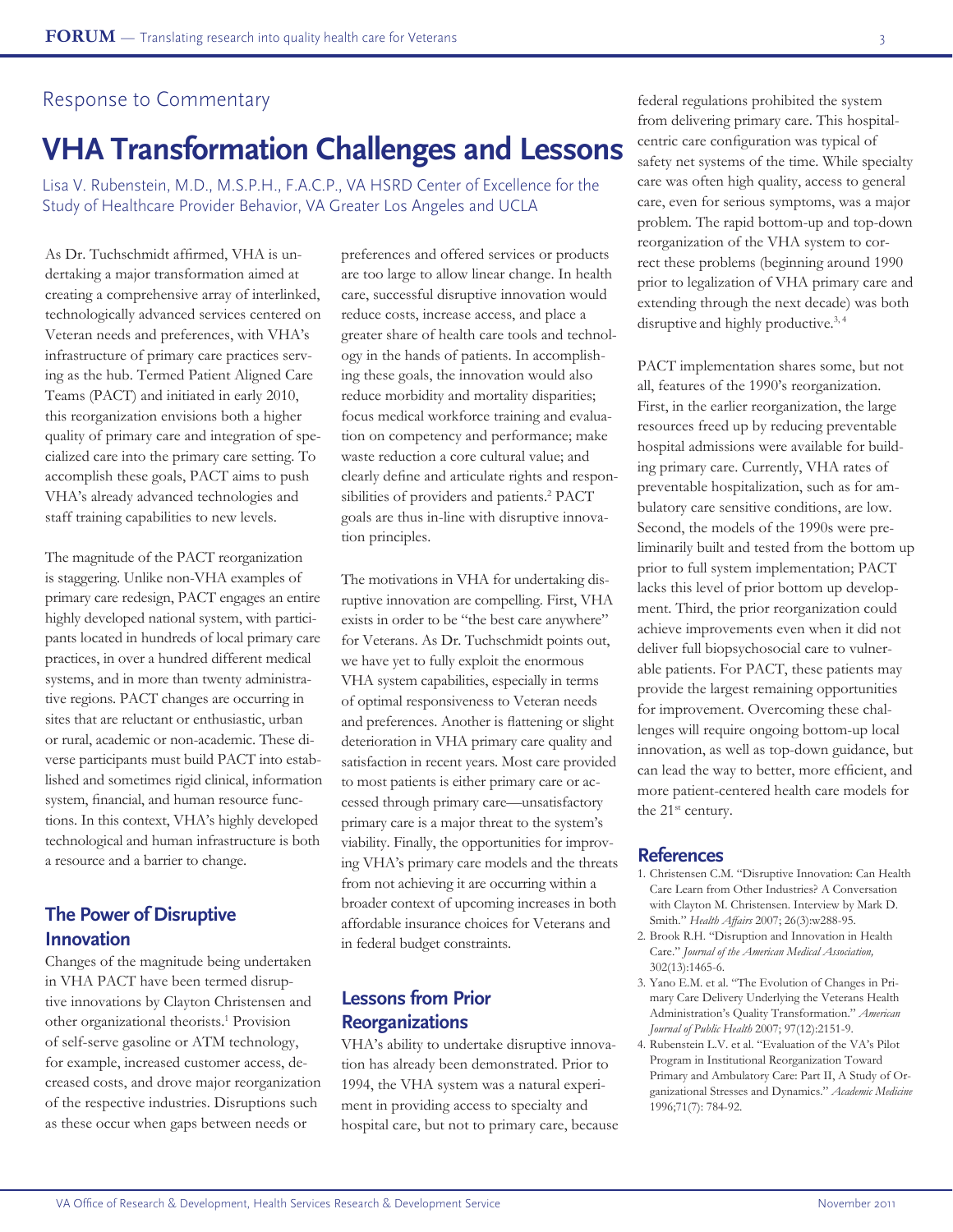# **Relational Coordination: Harnessing the Transformative Power of Relationships to Improve VA Health Care**

Richard M. Frankel, Ph.D., The Richard L. Roudebush VA HSR&D Center of Excellence on Implementing Evidence-Based Practice, Indianapolis, Indiana

Mr. LW, an 83-year-old WW II Veteran is about to be discharged from the VA hospital four days after presenting with a deep vein thrombosis (DVT), for which he has been treated with warfarin, an anticoagulant that requires close post-discharge monitoring. Past medical history includes a distant traumatic brain injury (TBI) that resulted in mild cognitive impairment. His discharge includes: a visit by a pharmacist who tells him to take his medication as prescribed in the hospital (10mg), and reminds him to have his blood levels checked next Thursday at the warfarin clinic. Ten minutes later, a nurse tells him that she will follow up with his daughter (although he lives with his wife who is his health care proxy). Finally, a second-year medical resident gives him a written discharge summary, and instructs him to break in half the 10mg tablets he will receive. He reminds him to follow up at the warfarin clinic next Wednesday. Mr. LW is not seen again until four weeks later when he is again admitted, this time for a DVT in his left leg.

It would be easy to conclude from this actual case that Mr. LW's care is an isolated example of individual break-downs in communication. However, it is estimated that up to 20 percent of hospitalized patients like Mr. LW are readmitted for problems which could have been prevented had communication and coordination been more effective. Health services researchers, and others interested in quality and safety, have pinpointed the increasingly complex web of human/machine interactions that comprise health care delivery today. This web has expanded to the point where it makes less sense to blame single individuals and weed out "bad apples," than it does to study the behavior of clinical "microsystems," the smallest functional work unit in a hospital or clinic.<sup>1</sup> Incorporating a systems approach extends our understanding of high reliability health care as a complex constellation of interrelated actions and activities rather than the addition or subtraction of a single individual's performance.

Recognizing the critical need for new care delivery models, the Institute of Medicine (IOM) in 2001 published a highly influential monograph entitled "Crossing the Quality Chasm: A New Health System for the 21<sup>st</sup> Century."<sup>2</sup> In that document, the IOM

asserted that patient-centered care—i.e., care that establishes a continuous partnership among practitioners, patients, and their families to ensure high quality accessible services—was one of six indicators of quality.

One response to the IOM report has been the rapid growth of the patient-centered medical home (PCMH), also known in the VA as the Patient Aligned Care Team (PACT). Rather than viewing a patient's care as episodic and the responsibility of several to many unconnected individuals operating across time and space, the PACT views the care process as a continuum, from primary to specialty care, from hospital to home, and from the clinic to the community. The potential payoff from the PACT model is to provide patients with a seamless care experience whether it is in the hospital, clinic, or at home. Realizing this potential is a huge technological, logistical, and cultural challenge.

### **A Promising Approach**

One promising research approach to transforming performance within and across settings is "relational coordination," a term coined by Jody Gittell, a professor of management at Brandeis University. Relational coordination refers to, "a mutually reinforcing process of interaction be-

tween communication and relationships carried out for the purpose of task integration." Gittell first applied the concept to studying Southwest Airlines and found that the company's success lay primarily in its ability to encourage and support high levels of communication across multiple job classifications and management. Her latest work has been in health care where she has shown that organizations with high levels of relational coordination have better care outcomes and lower overall costs.3

Using the concept of relational coordination, we can return to Mr. LW's discharge and ask whether improved relational coordination could have led to a different outcome. It is clear that the health professionals caring for Mr. LW had different information and ideas about the postdischarge plan. One improvement might have been to connect the health care professionals to one another sequentially, each briefly noting in VA's Computerized Patient Record System what was discussed. Another approach might have been to start each conversation by asking Mr. LW who else had already talked with him about discharge and what the content of the discussion was. A third approach might have been to ask which family member he would prefer to be contacted with follow-up information and appointment reminders. Finally, asking Mr. LW to repeat back his understanding of the discharge plans (also known as a teach-back or a talk-back) might have uncovered discrepancies in the information he had been given and perhaps have prevented some of the confusion he experienced.

Relational coordination is not about blaming individuals for poor performance, but rather encouraging us to recognize the immense complexity of creating coordinated experiences for the billion patient visits in the United States each year. Doing so requires everyone's best collective efforts and creativity; to do less may put the future of patients like Mr. LW, and our current medical culture, at risk.

- 1. Nelson, E.C. et al., "Microsystems in Health Care: Part 1. Learning from High-Performing Front-line Clinical Units*," Joint Commission Journal on Quality Improvement* 2002; 28(9): p. 472-93.
- 2. Institute of Medicine 2001, *Crossing the Quality Chasm: A New Health System for the 21st Century*. Washington D.C.: National Academies Press.
- 3. Gittell, J.H. 2009, *High Performance Healthcare: Using the Power of Relationships to Achieve Quality, Efficiency and Resilience*, New York: McGraw-Hill.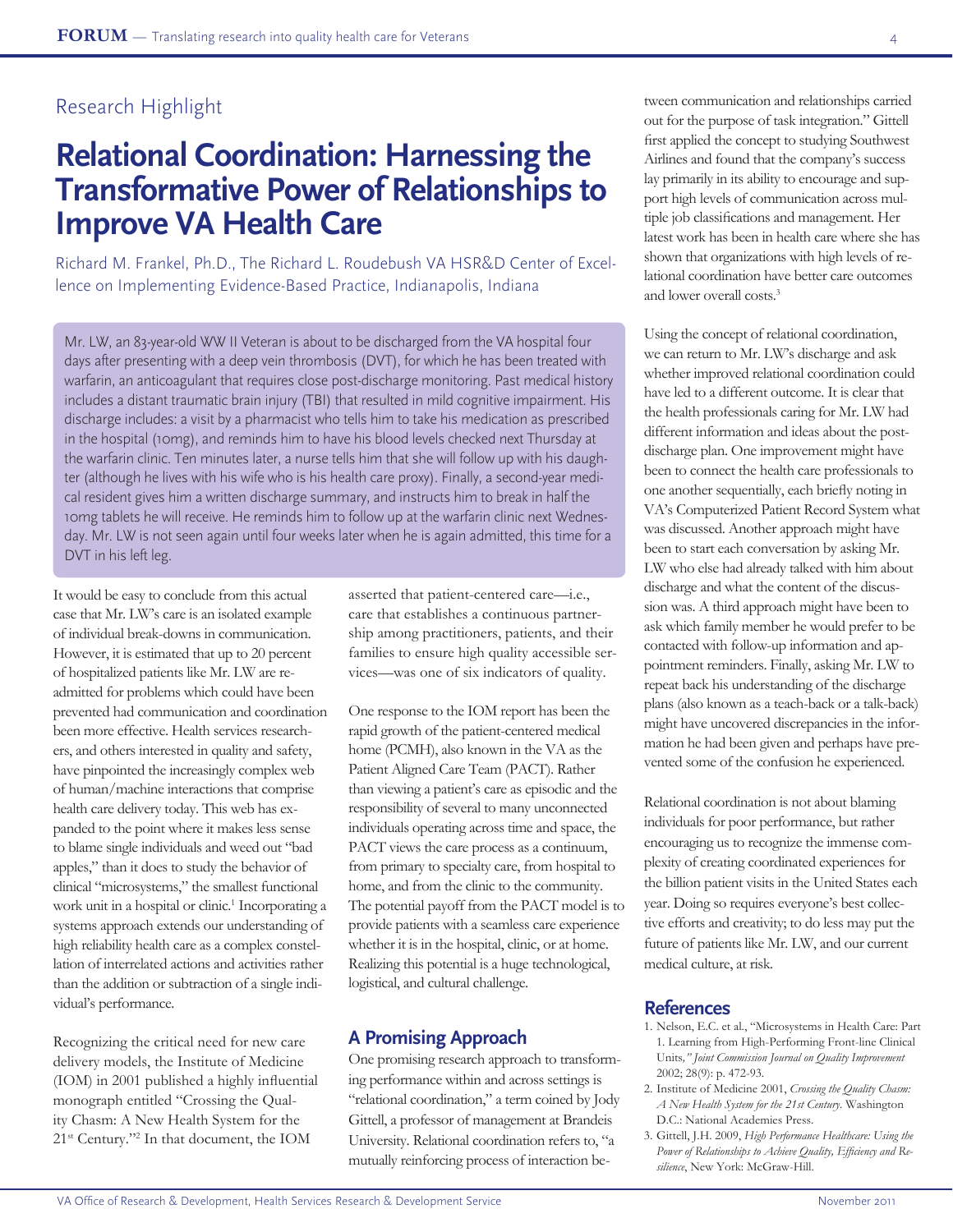# **The Critical Role of Caregivers Providing Care to Veterans with Dementia**

Whitney L. Mills, Ph.D., and Mark E. Kunik, M.D., M.P.H., HSR&D's Houston Center for Quality of Care and Utilization Studies, Houston, Texas

Optimal care and outcomes for chronic medical illnesses often depend not only on the Veteran and medical provider but also on a caregiver who is responsible for much, if not most, of the Veteran's daily care. Both members of the Veteran/caregiver unit, called a dyad, have needs that must be addressed. Without a foundation of family caregivers to provide long-term care and support, the VA would not be able to meet the care needs of these Veterans. To underscore the critical role of informal caregivers for Veterans, the VA has enacted several clinical and research initiatives. The research initiatives call for interventions that aim to improve the health of the Veteran and caregiver who are struggling with psychological and physical ailments, such as Alzheimer's disease and other dementias.

### **Importance of Interventions for both the Veteran and Caregiver**

The negative impacts of dementia can affect many facets of family life, including physical health, emotional health, social relationships, and legal and financial issues.<sup>1</sup> Although not all caregivers experience these negative effects, most exhibit declines in their emotional and physical health, are unable to maintain work and family responsibilities, and experience social isolation. These "role and intra-psychic strains" can be attributed to burdens associated with the Veteran's symptoms and care. Caregivers may not perceive a relationship between these consequences and the Veteran's symptoms and care, though negative impacts on general well-being may be evident. Examples of such negative outcomes are increased depression, deterioration in health status, increased health care service use, and increased risk for illness and death.

Caregivers are not well-positioned to provide optimal care for a Veteran if their well-being is impacted by a large number of these negative effects or by any number of them to a debilitating degree. In fact, high levels of caregiver burden have been associated with hospitalization and death among community-dwelling elders. Accessing the variety of services necessary to address the care needs of a Veteran with dementia as well as his or her own needs is particularly challenging, but important, for a family caregiver. Interventions targeting both members of the care dyad are the ideal approach to address well-being for both the Veteran and his or her caregiver. Dyadic interventions that address the negative effects of caregiving through greater access to support services are imperative to help caregivers have improved mental health, provide quality care to Veterans, and continue to provide care for Veterans in the community rather than in high-cost institutions and facilities.

### **Partners in Dementia Care Intervention**

The Partners in Dementia Care (PDC), carecoordination intervention is an innovative, telephone-based coaching program originating from the Chronic Care Model.<sup>2</sup> The goal of PDC is to address the unmet care needs of Veterans with dementia and their family caregivers across all dementia stages. PDC provides information and assistance to facilitate access to formal services, mobilizes family members and friends, and offers emotional support and coaching. PDC was implemented through formal partnerships between a dementia care coordinator at a VA medical center and a care consultant from a local Alzheimer's Association chapter.

A total of 508 Veterans age 60 and over with Alzheimer's disease and other dementias and 486 of their informal family caregivers participated in the

PDC intervention. Preliminary analysis of data collected at enrollment for the intervention, and six and 12 months after enrollment, has focused on psychosocial well-being outcomes for both Veterans and their caregivers. Overall, Veterans and their caregivers have significantly improved across all domains measured: most important subjective stressor; factors affecting stress level; role and intra-psychic strain; and general wellbeing. Most of these benefits were observed after 6 months in PDC and maintained at the 12-month follow-up. Of note, after 6 months in PDC, Veterans exhibited a 25 percent reduction in scores on the measure of embarrassment about memory problems, and caregivers experienced a 15 percent decrease in depression symptoms. Furthermore, caregivers in the intervention group had an average of five fewer unmet dementia-related needs than caregivers in the comparison group after six months.

Meeting the needs of informal family caregivers providing care for Veterans with dementia represents an important challenge for the VA. For the coming years, the VA has prioritized the development of larger-scale feasibility studies and broader implementation of caregiver support services. Effective dyadic interventions that treat both the Veteran and his/her caregiver can overcome barriers to bridge the gap between caregivers and supportive services available to them. Preliminary findings suggest that PDC is effective at reducing unmet dementia-related needs and improving outcomes for caregivers and Veterans with Alzheimer's disease and other dementias. Access to and utilization of these services are essential to minimize the negative effects of caregiving, ensure well-being of both members of the dyad, and promote continued care at home.

- 1. Bass, D.M, et al. "Negative Caregiving Effects Among Caregivers of Veterans with Dementia," *American Journal of Geriatric Psychiatry* (in press).
- 2. Judge, K.S. et al. "Partners in Dementia Care: A Care Coordination Intervention for Individuals with Dementia and Their Family Caregivers," *Gerontologist* 2011; 51(2): 261-72.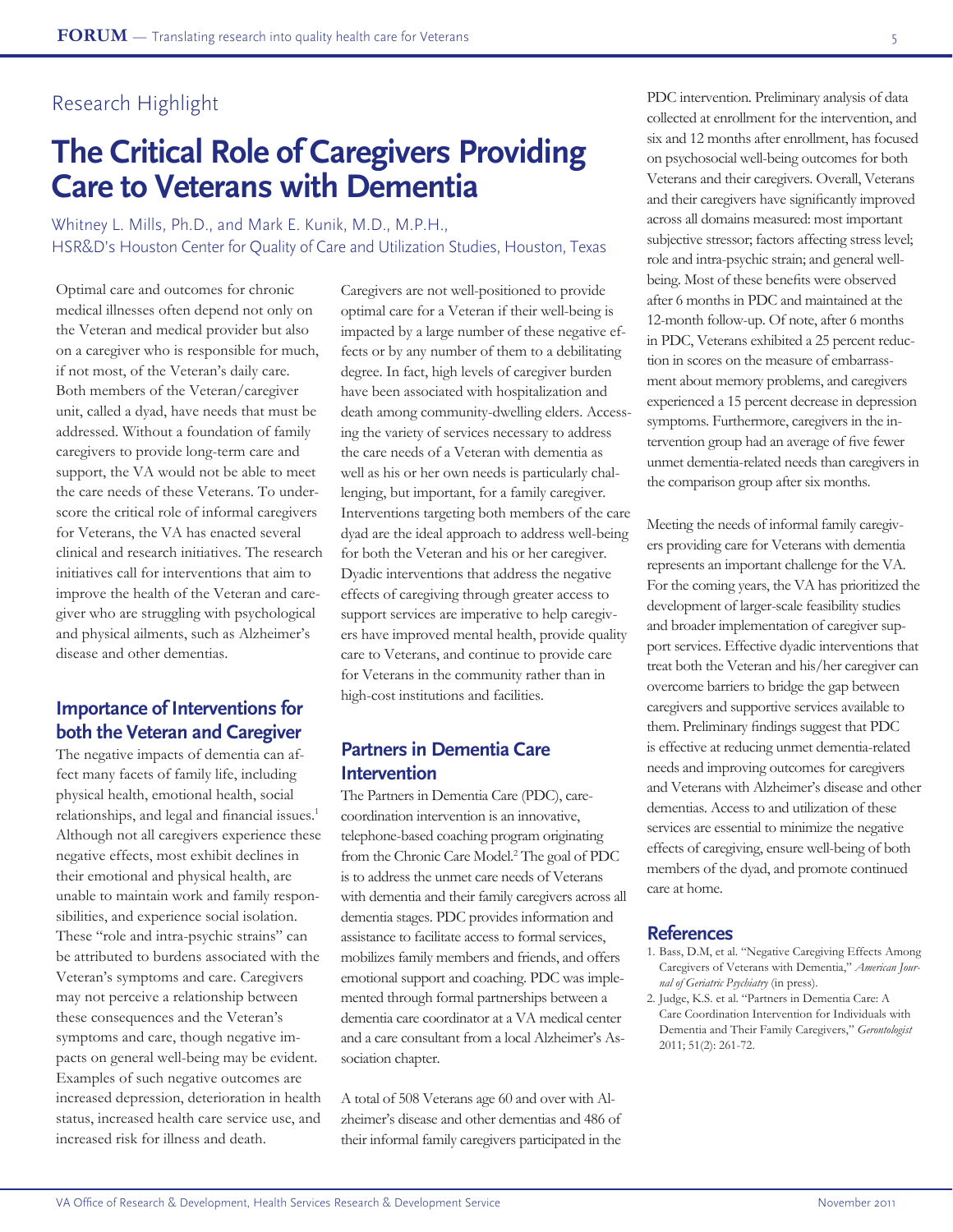# **Peer-Support Care Models for Patients With Diabetes**

Michele Heisler, M.D., M.P.A., HSR&D Center for Clinical Practice Management Research, VA Ann Arbor Healthcare System, Ann Arbor, Michigan

Effective care models for chronic illnesses such as diabetes must include sustained selfmanagement support for patients. Improved clinical outcomes in diabetes depend on patients' self-management behaviors, such as taking prescribed medications, following diet and exercise regimens, self-monitoring, and coping emotionally with the rigors of living with diabetes. Yet many patients face multiple barriers to effective diabetes selfmanagement. These barriers include lack of sufficient knowledge of diabetes or its treatment; lack of self-confidence, motivation, or skills to manage diabetes well; lack of financial resources for medications and supplies; and other comorbidities and physical limitations. In addition, many adults with diabetes lack effective support from their families and friends for their diabetes self-management. Even with frequent face-to-face office visits, they need more sustained support.

### **Promising Self-Management Models**

To address these barriers, care models must include cost-effective ways to extend self-management support beyond clinic visits with health care providers. More frequent telephone contact with a nurse care manager between medical visits is effective in improving clinical outcomes among patients with diabetes, but these programs are labor- and resource-intensive. Many health care systems lack the resources to implement intensive nurse-led case management programs. Peer support among patients with the same chronic health problem may be a particularly effective strategy to complement health professional-led outreach programs. Interventions that mobilize and build on peer support are an especially promising way to improve selfmanagement support for patients with diabetes.

The most effective models combine peer support with a more structured program of education and assistance. To date, most peer support programs have focused on clinic-based group visits, peer-led training sessions, and support groups. Strong evidence supports the benefits of face-to-face group self-management programs that combine discussion of key self-management issues, peer exchange and support, and behaviorally-based approaches to strengthen diabetes care selfefficacy, problem-solving skills, and efforts to set and follow through on specific behavioral goals. Peers serve as excellent role models for participants. Moreover, peer leaders can more easily hold group sessions outside of normal working hours than can health care professionals. Peers can also maintain contact with program graduates, thereby providing them with continued self-management support.

Many peer-led programs follow a model that was first developed and evaluated by Lorig, et al. at Stanford University—the Chronic Disease Self-Management Program (CDSMP), or *Tomando Control de Su Salud*, the Spanish version. The CDSMP is a program for patients with chronic conditions including diabetes, and it involves weekly 2.5-hour sessions over a six week period. Program content includes individualized exercises and cognitive symptom management programs; methods for managing negative emotions such as anger, fear, depression, and frustration; and discussion of topics such as medications, diet, health care providers, and fatigue. Leaders teach the courses in an interactive manner designed to enhance participants' confidence in their abilities to execute specific self-care tasks (selfefficacy) and to promote discussion among participants and with peer leaders.

More recently, several peer-support care models tested in the VA resulted in significantly improved glycemic control when compared to usual nurse care management. These models supplemented periodic face-to-face sessions with peer mentor-led telephone support, or with telephone calls between paired patients facing similar diabetes self-management challenges.<sup>1</sup> Such programs can either have peer mentors or coaches, with a volunteer or paid diabetes patient providing assistance to other diabetic patients, or can be bi-directional peer-support models. Although one of the key mechanisms by which peer support may work is to activate patients by having them help others, few models using this approach have been evaluated.

Internet-based support groups and other uses of the Internet to mobilize peer support have grown significantly over the past decade. Internet-based interventions are promising because of their low cost and ease of dissemination, and they may provide alternatives to more labor- and resourceintensive clinic programs. Results of several recent randomized controlled trials suggest that adding peer-support components (also referred to as "e-community" components) to Internet-based interventions can increase their effectiveness.<sup>2, 3</sup> An example of a successful program is the Internet discussion boards established for patients and their family members by the Joslin Diabetes Center.

Peer-support care models appear to provide a low-cost, flexible means to supplement formal health care support. When carefully designed and implemented, peer-support interventions can be a powerful way to help patients with chronic diseases live more successfully with their conditions.

- 1. Heisler, M. et al. "Diabetes Control With Reciprocal Peer Support Versus Nurse Care Management: A Randomized Trial," *Annals of Internal Medicine* 2010; 153:507-15.
- 2. Tate, D.F. et al. "Effects of Internet Behavioral Counseling on Weight Loss in Adults at Risk for Type 2 Diabetes: A Randomized Trial," *Journal American Medical Association* 2003; 289:1833–6.
- 3. Lorig, K.R. et al. "Internet-based Chronic Disease Self-Management: A Randomized Trial," *Medical Care* 2006; 44:964–71.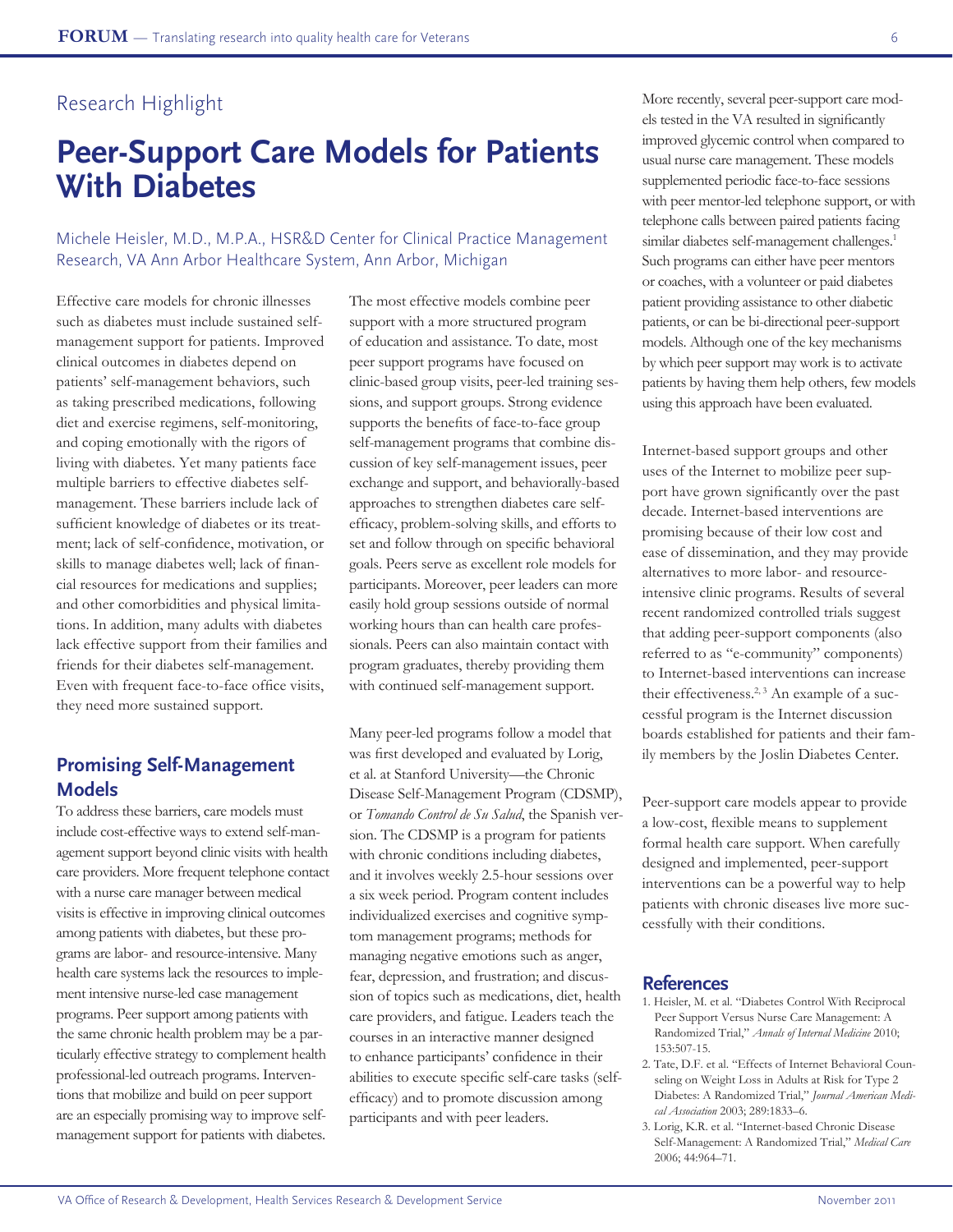# **Home Telehealth: Looking Under the Hood**

Bonnie J. Wakefield, Ph.D., R.N., Center for Comprehensive Access and Delivery Research & Evaluation, Iowa City VA Medical Center

Telehealth is use of communication technology to deliver health services where the care recipient and care provider are separated by distance. Altering the communication channel between providers and patients can overcome geographic barriers and improve access to health services. A common use of telehealth technologies is to deliver care from a distance that would normally be provided face-to face. Thus, rather than traveling to the medical center, a Veteran can be seen by a specialist via clinical video telehealth at a clinic location closer to home, while still receiving the same care that would be provided in a face-to-face encounter. The VHA Office of Telehealth Services supports three kinds of technologyfacilitated care: 1) clinical video telehealth (typically physician delivered clinic visits provided using interactive video to distant clinics); 2) store and forward (generating and uploading image data for viewing by specialists); and 3) home telehealth, employing technologyfacilitated monitoring along with care management in Veterans' homes. Technologies used in home telehealth include videophones, messaging devices, interactive voice response, and devices that record and transmit vital sign data only. The remainder of this article will focus on home telehealth.

## **A New Model of Care**

Home telehealth enables a new model of care that was not previously available or efficient for patients or providers. That is, while patients theoretically could telephone a nurse or physician each day with vital sign information, that approach is impractical when large numbers of patients need monitoring. Home telehealth technologies can be incorporated into a variety of care management programs. A number of studies have evaluated the effectiveness of home telehealth in chronic disease management, and

results have been mixed. These mixed findings likely reflect variation in program design and implementation across studies. Home telehealth programs are often bundled interventions that may also include home visits, clinic visits, and other modes of communication such as email, telephone, and use of patient portals, in addition to patient data transmission. Interventions vary in terms of interaction between a patient and care manager via video/telephone, the specific content delivered via a messaging device, or whether vital sign data only are transmitted.

The type of intervention that care managers deliver in response to patient data presents an important source of variability in currently published studies. Thus, it can be difficult to ascertain the mechanism of effect in successful programs, or what is missing in ineffective programs. A systematic review of interventions used in multi-component outpatient heart failure management programs found that the number of individual interventions across studies ranged from one to seven. Although the most commonly used interventions were patient education, symptom monitoring by study staff, symptom monitoring by patients, and medication adherence strategies, these were not used in all studies.<sup>1</sup> Although not all of the studies in the review included a telehealth component, similar variation is found in reviews of home telehealth studies. Variation also exists in workload (number of patients assigned to a care manager), type and acuity of patient needs, and the design of the workflow of reviewing and responding to patient-reported variances.

#### **Further Research Needed**

Currently published literature describing trials of home telehealth programs does not provide sufficient detail on individual program components to enable identification of the appropriate number and combination of interventions needed to improve outcomes or translate findings to practice. Researchers identify eight domains to describe chronic disease management programs: 1) risk status, demographics, and comorbidities of the sample; 2) the primary target(s) of the program (patients, informal caregivers, clinicians, and/ or systems of care); 3) individual components of the intervention, e.g., patient education, medication management, post-discharge care; 4) who is involved in intervention delivery, both clinical and non-clinical staff; 5) method of communication, such as face to face, audiovisual, and/or electronic or telecommunication technology; 6) frequency of provision of the intervention delivery components, duration of the intervention, and the mix of program components for each intervention target; 7) location(s) where each intervention component is delivered, including the hospital, clinic, patient home, or community-based; and 8) outcomes, including clinical, resource, and patient-centered measures, such as adherence.<sup>2</sup> Consistent reporting of program components and interventions is needed to determine what works.

Finally, organizational characteristics of successful telehealth programs are consistent with implementation of other types of health services interventions. These characteristics include senior management support, formally established staff responsibilities for the program, program evaluation with feedback to staff, flexibility, creativity in developing and implementing new programs, and a business plan that supports the mission of the organization.<sup>3</sup>

- 1. Wakefield, B.J. et al. "Heart Failure Care Management Programs: A Review of Study Interventions and Meta-Analysis of Outcomes," *Journal of Cardiovascular Nursing* (in press).
- 2. Krumholz, H.M. et al. "A Taxonomy for Disease Management: A Scientific Statement from the American Heart Association Disease Management Taxonomy Writing Group," *Circulation* 2006; 114(13): 1432-45.
- 3. Whitten, P. et al. "Keys to a Successful and Sustainable Telemedicine Program," *International Journal of Technology Assessment in Health Care* 2010; 26(2):211-6.